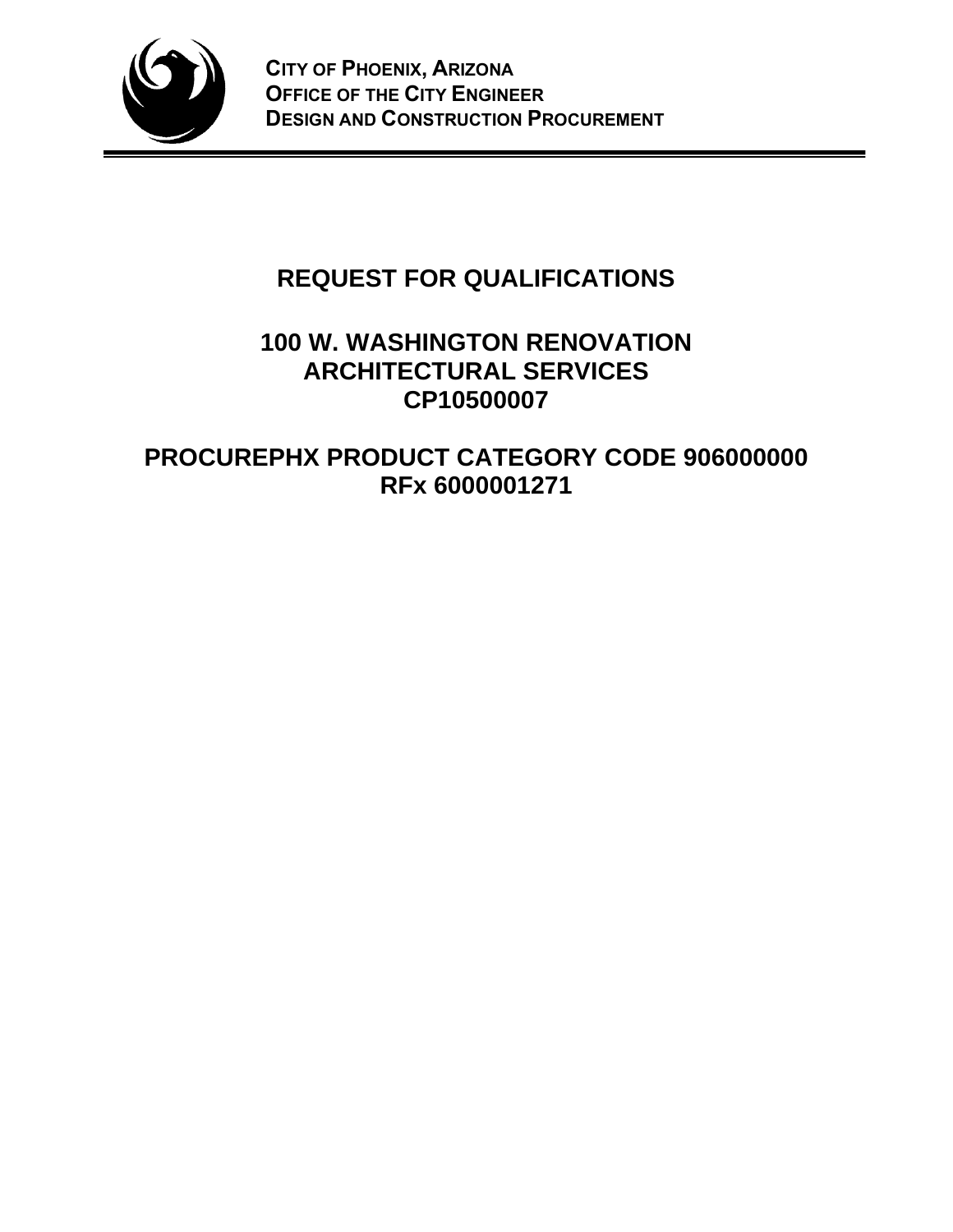# REQUEST FOR QUALIFICATIONS

The City of Phoenix is seeking a qualified Architect to provide programming, study, assessment, engineering, design and construction administration and inspection services for the renovation of 100 West Washington facilities. The selected Architect will work as a team with the Construction Manager at Risk (CMAR) and City staff to ensure an efficient and effective design for the project. The project is located at 100 West Washington Street. The estimated construction cost is \$90 million.

### **SECTION I – PROJECT DESCRIPTION**

The City of Phoenix, Arizona ("City") acquired a 27-story, approximately 500,000 square foot office tower, two parking structures and ancillary property from Wells Fargo in October 2021. These assets are primarily located at 100 West Washington Street in downtown Phoenix and are now referred to as "100 West".

The 100 West properties were built in the early 1970s and have been generally well maintained. See Attachment A, consisting of three documents regarding facility conditions). A variety of tenant improvements and building updates have occurred over the years. The tower is largely vacant except for property management, security staff and vendors conducting maintenance. The bank branch will remain in use by Wells Fargo through approximately September 2022, at which time that space will become vacant. The parking structures are anticipated to remain active through the project.

The City's current Police Department Headquarters (PDHQ) is outdated and insufficient: at 156,000 square feet, it was built when Phoenix had one-third its current population. A Needs Assessment was completed in 2019 and this study was updated in 2022 (see Attachment B, City of Phoenix Police Headquarters Master Plan). This study has a 20-year horizon and anticipates approximately 470,000 square feet of space to accommodate the long-term needs of the City's PDHQ functions.

It is among the first and highest priorities for the City to develop functional, efficient space that caters to the unique needs of the dedicated staff who provide 911 services to the community. Additional planning efforts, including conceptual floor plans have been completed and can be reviewed in Attachment C, City of Phoenix Police Department Communications Bureau Program Document.

The following attachments are part of this RFQ and are available on the eProcurement/RFx 6000001271 project site:

**ATTACHMENT A (THREE REPORTS)** - FACILITY CONDITION ASSESSMENT AND MANAGEMENT AND MAINTENANCE REVIEW – DATED 2/3/2022; WELLS FARGO PLAZA / 2ND AVENUE PARKING GARAGE – FACILITY CONDITION EVALUATION – DATED 6/11/2021; WELLS FARGO PLAZA AND 2 ND AVENUE PROPERTY CONDITION ASSESSMENT – DATED 3/9/2021

**ATTACHMENT B** - CITY OF PHOENIX POLICE HEADQUARTERS MASTER PLAN

**ATTACHMENT C** - CITY OF PHOENIX POLICE DEPARTMENT COMMUNICATIONS BUREAU PROGRAM DOCUMENT

**ATTACHMENT D -** ONGOING WORK, EARLY PROCUREMENT AND CORE INFRASTRUCTURE RENOVATION ACTIVITY AT 100 WEST

## **SECTION II – SCOPE OF WORK**

The City proposes to retain highly qualified, capable firm(s) to act as the Architect / Engineer / Design team ("Architect") throughout planning, design and completion of the 100 West renovation project. Work is expected to begin immediately upon contract award. The City will give prime consideration to respondents with significant, current experience in the development, design and renovation of public safety facilities as well as urban high-rises and municipal facilities. Significant collaboration with the City's Construction Manager and Owner's Rep will be required to deliver a timely, efficient and effective 100 West renovation project ("100 West Project") for the City.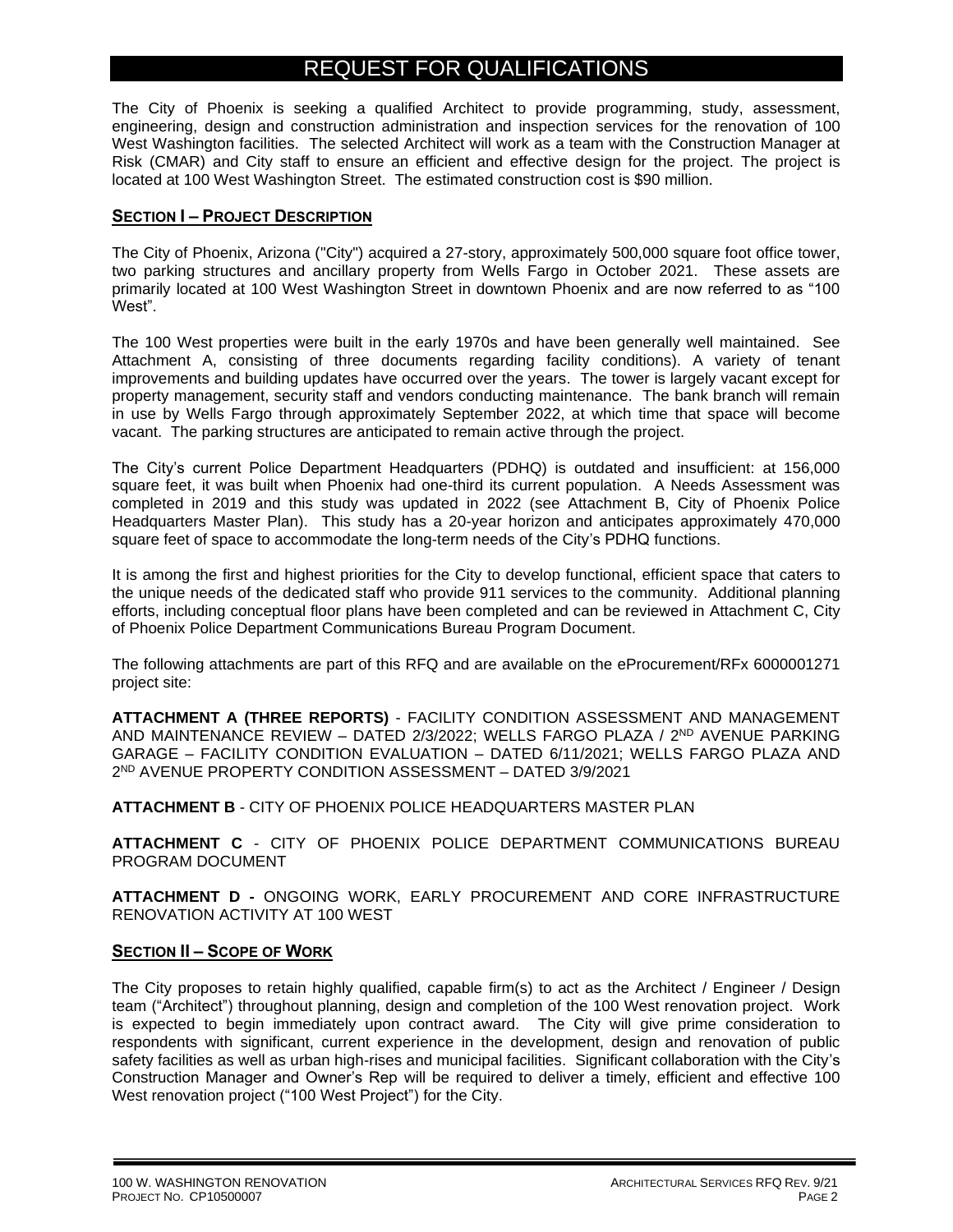The City anticipates a contract which will include schematic design, detailed project drawings, production of computer generated renderings, cost estimates for each phase of the project and documents for submittal through the City's Annual Facilities Program (AFP) (for more information on AFP, visit [https://www.phoenix.gov/pdd/services/inspections/annual-facilities-program\)](https://www.phoenix.gov/pdd/services/inspections/annual-facilities-program) to obtain the appropriate building permits.

The Architect will be required to perform the architectural and interior design services and will be required to retain and be responsible for all engineering and related disciplines such as mechanical, electrical, plumbing, fire protection, landscape architecture, interior design, civil engineering, and structural engineering as appropriate for the Scope of Work negotiated. The selected respondent is also required to identify and select the appropriate sub-consultants; however, City reserves the right to approve proposed sub-consultants that will be associated with the Project. The work will include, at a minimum, the following components:

- Analysis of the 100 West facilities and all documents provided as part of this solicitation.
- Development of a design plan for the 100 West Project to be a flexible, functional, efficient, cost effective, and sustainable City facility.
- Design of a project plan that allows for the phased implementation of the renovations and movein of City functions and staff.
- Creative design and program solutions that will assist the City in attracting and retaining talent and yet are also cost-effective.
- Collaboration with the Construction Manager and Owner's Rep during the preconstruction design phase and throughout construction. Cooperation with the City and various City vendors who may still be working on certain early procurement and core infrastructure work. Refer to Attachment D, Ongoing Work, Early Procurement and Core Infrastructure Renovation Activity at 100 West.
- Coordination with City staff, 100 West facilities management and parking operations, as well as City vendors currently conducting work at 100 West, including a City-selected public artist.
- Delivery of design and construction documents, floor plans, renderings, technical specifications required to implement the project.
- Presentation of materials options and other interior design services to provide the City with options for finishes, including pricing and availability information, as well as collaboration with the CMAR and Owner's Rep on alternatives where appropriate.
- Construction administration and inspection services to ensure the design plans and intent are met in the field and provide quality control for the project.
- Timely response to RFIs and participation in regular Owner-Architect-Contractor meetings, and other communication and collaboration throughout the project.

## **SECTION III - PRE-SUBMITTAL MEETING**

A pre-submittal meeting will be held at 9:00 a.m. on Thursday, June 16, 2022, via WebEx. At this meeting, City staff will discuss the scope of work, general project requirements, and respond to questions from the attendees. It is strongly recommended that interested firms attend the pre-submittal meeting. Inquiries regarding the project scope outside of this pre-submittal meeting must be directed to the Contracts Specialist.

During this pre-submittal meeting, Owner's Representative Services and Construction Manager at Risk Services will also be discussed.

A brief City escorted in-person site visit will be available on Thursday, June 16, 2022, at 100 W. Washington Street.

Pre-scheduled meeting times are as follows:

12:45 p.m. – Owner's Representative Services 2:00 p.m. – Architectural Services 3:15 p.m. – CMAR Services

Each firm must pre-register no later than 12:00 p.m., on Tuesday, June 14, 2022, by [emailing debra.russell@pho](mailto:debra.russell@phoenix.gov)enix.gov. Each firm is allowed a maximum of 2 people. Provide the email address of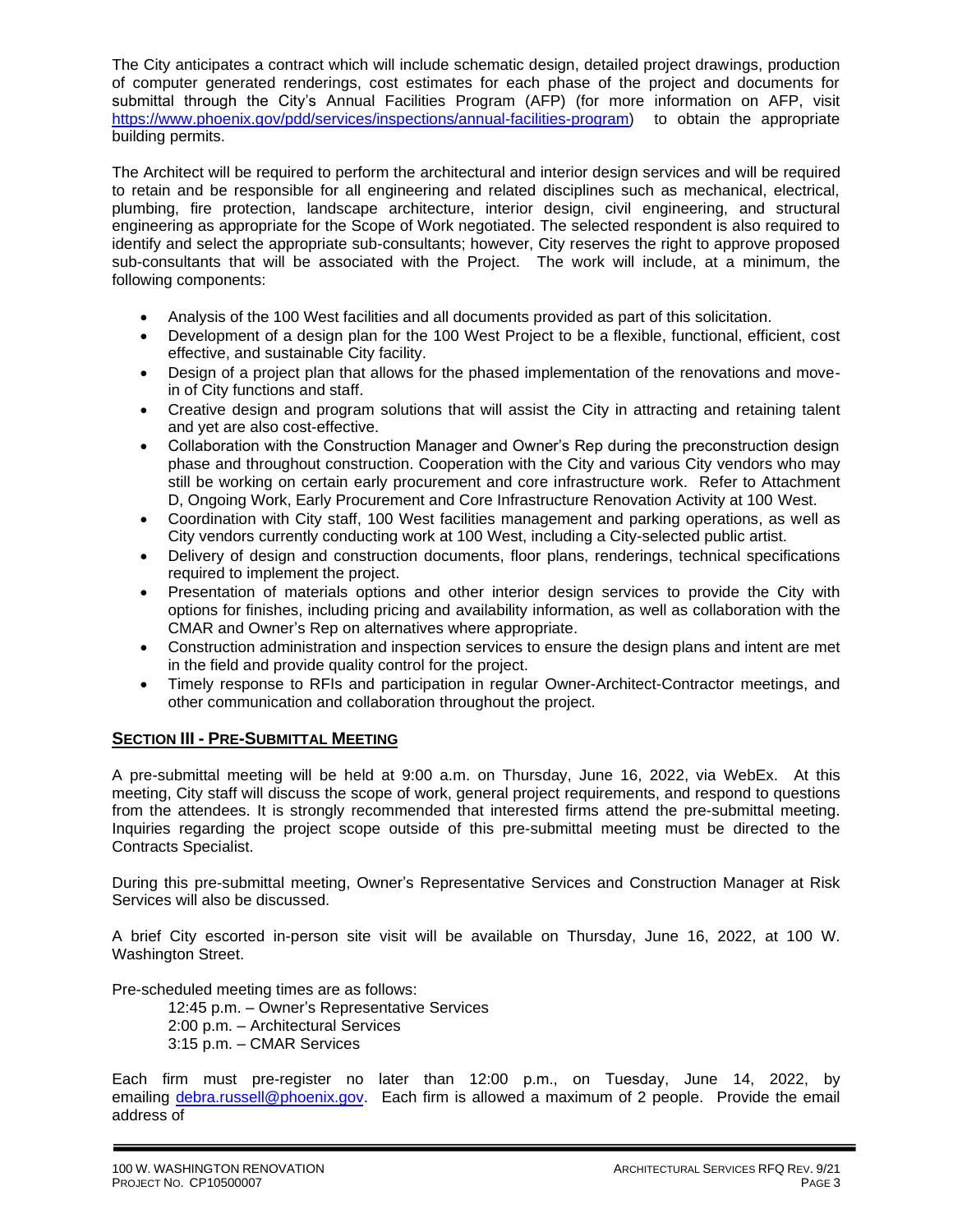each attendee and include the name, title, telephone number, and company name. You will receive an email confirmation of meeting time and a site map for meeting location.

There will not be a virtual option for the Site Visit.

#### **PRE-SUBMITTAL MEETING WEBEX INFORMATION:**

#### **Join from the meeting link**

<https://cityofphoenix.webex.com/cityofphoenix/j.php?MTID=ma70b8a3c60ba4eb508bb884f2e73afd3>

**Join by phone**  +1-415-655-0001 US Toll

#### **Meeting number (access code):** 2450 880 6445

Need help? Go to https://help.webex.com

#### **SECTION IV - STATEMENT OF QUALIFICATIONS EVALUATION CRITERIA**

A Firm will be selected through a qualifications-based selection process based on the criteria below. Subcriteria are listed in order of importance in relation to project services. City of Phoenix project experience is not required.

#### **A. Design Experience of the Prime Firm (maximum 75 points)**

Describe the experience and qualifications of the prime firm in providing design services for similar projects. Identify at least three comparable projects which the firm has completed in the last seven years. The preferred prime firm will have experience providing such services on similar successful renovation projects for governmental and public safety facilities, as well as high-rise renovations in a downtown environment, preferably renovation and/or urban high-rise projects that exceeded \$25 million in total costs. For each project identified, provide the following:

- 1. Description of the project including scope and project owner and project images
- 2. Role of the firm and explain how this relates to the services being solicited
- 3. Project's original contract value, final contract value, and reason for variance
- 4. Project's start date, planned completion date, actual completion date, and reason for variance (or the anticipated completion date, if not yet complete)

#### **B. Construction Administration and Inspection Experience of the Prime Firm (maximum 50 points)**

Describe the experience and qualifications of the firm in providing construction administration and inspection (CA&I) services for similar projects. Identify projects the submitting firm has completed. Include assigned CA&I personnel if different from personnel performing design services. For each project listed, provide:

- 1. Description of the project including scope and project owner
- 2. Role of the firm and explain how this relates to the services being solicited
- 3. Project's original contract value, final contract value, and reason for variance
- 4. Project's start date, planned completion date, actual completion date, and reason for variance (or the anticipated completion date, if not yet complete)

#### **C. Design Experience of the Key Personnel and Subconsultants (maximum 75 points)**

Describe the experience and qualifications of the specific project team expected to be assigned to this project in providing design services for similar projects in the last seven years. Identify at least three comparable projects. For each key person identified, list their length of time with the firm. List each key person's role in the projects provided. If a project selected for a key person is the same as one selected for the firm, provide just the project name and the role of the key person. For each project listed, provide: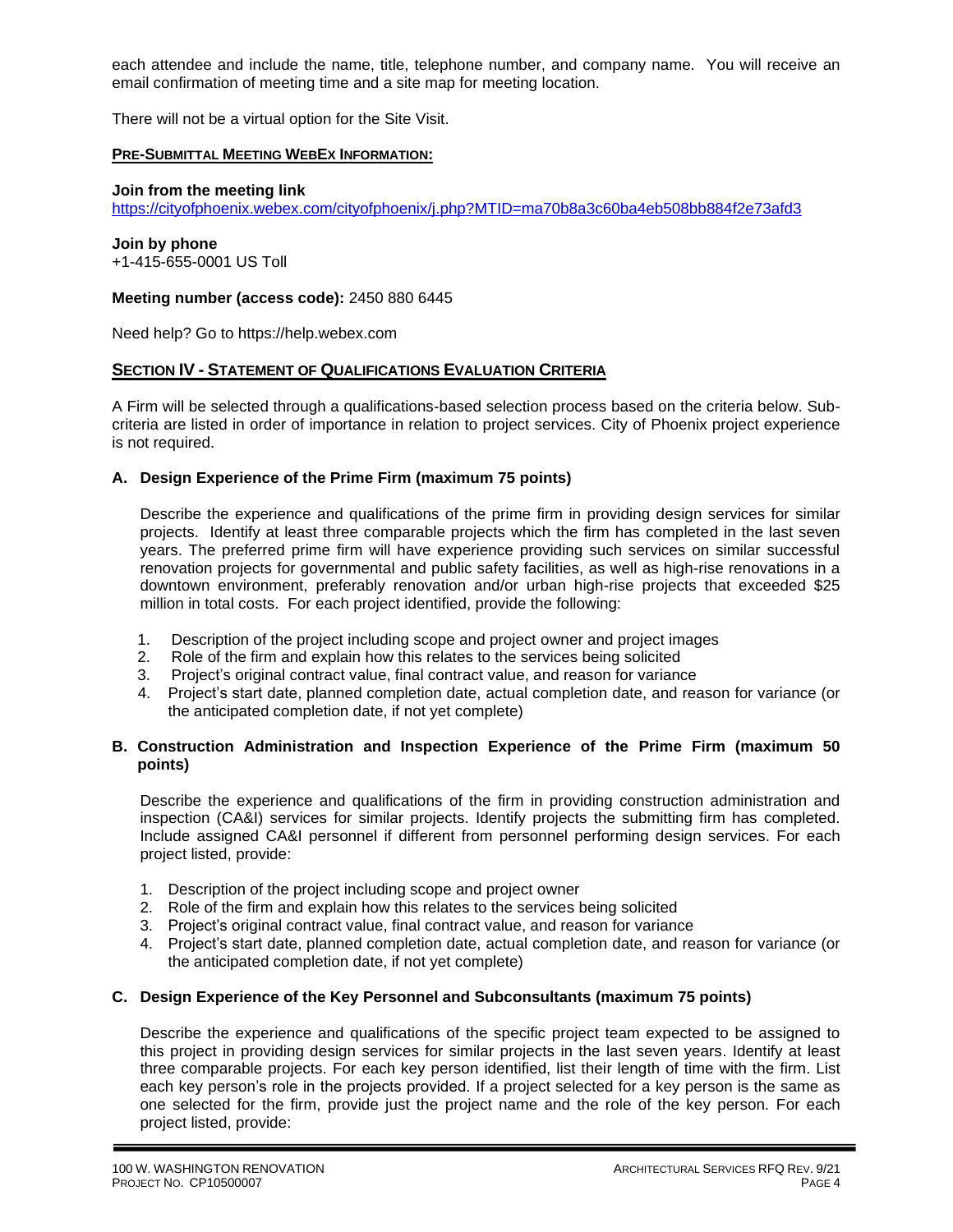- 1. Description of the project including scope and project owner
- 2. Role of the team or team member and explain how this relates to the services being solicited
- 3. Project's original contract value, final contract value, and reason for variance
- 4. Project's start date, planned completion date, actual completion date, and reason for variance (or the anticipated completion date, if not yet complete)

#### **B. Construction Administration and Inspection Experience of Key Personnel and Subconsultants (maximum 50 points)**

Describe the experience and qualifications of the project team expected to be assigned to this project in providing construction administration and inspection services for similar projects in the last seven years. Identify at least three comparable projects. For each key person identified, list their length of time with the firm. List each key person's role in the projects provided. If a project selected for a key person is the same as one selected for the firm, provide just the project name and the role of the key person. Include assigned CA&I personnel if different from personnel performing design services. For each project listed, provide:

- 1. Description of the project including scope and project owner
- 2. Role of the firm and explain how this relates to the services being solicited
- 3. Project's original contract value, final contract value, and reason for variance
- 4. Project's start date, planned completion date, actual completion date, and reason for variance (or the anticipated completion date, if not yet complete)

#### **E. Project Understanding and Approach (maximum 125 points)**

Describe your firm's understanding of the City's need for this project, including important considerations such as project issues and challenges. Describe the team's approach to the project, including important considerations such as scope, schedule, and budget.

- 1. Discuss the major issues your firm has identified on this or similar projects and how you intend to or have addressed those issues.
- 2. Describe your firm's project management approach during design and construction phase services. Describe systems used for planning, scheduling, estimating, and managing the services.
- 3. Describe your firm's philosophy and approach to public safety facilities, including accessibility and security as well as tenant amenities. Use examples from comparable facilities and any issues that arose in the design, construction and development of those initiatives.

#### **F. Staffing Information for Key Personnel (maximum 25 points)**

Provide the following:

- 1. Team's availability and commitment to the project, including sub-consultants
- 2. Team's plan to maintain continuity of the proposed services
- 3. Organization chart showing key personnel, current professional licenses or certifications, and assigned roles for both Design and Construction Administration and Inspection Services for the project.
- 4. List any proposed subconsultants, including key staff names and the experience and qualifications
- 5. Identify the location of the lead firm's principal office and the home office location of key staff on this project.
- 6. State the extent to which the key staff assigned to this project will be available immediately upon contract award. Describe their intended/planned availability to work on this project for the remainder of 2022 as well as 2023 and into 2024.
- 6. Identify any contract or subcontract held by the firm or officers of the firm, which has been terminated within the last five years. Identify any claims arising from a contract which resulted in litigation or arbitration within the last three years. Briefly describe the circumstances and the outcomes.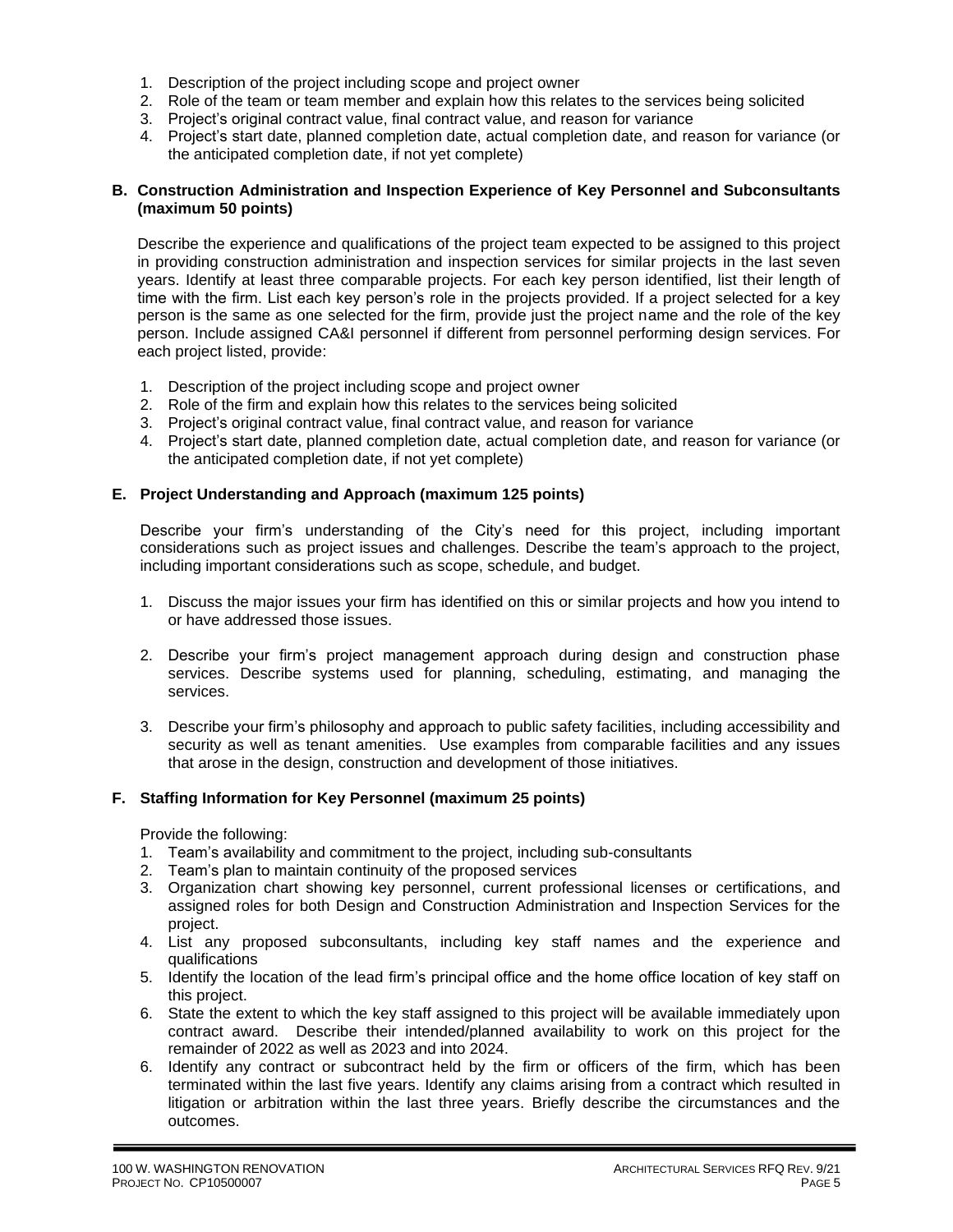7. Provide a schedule identifying the existing insurance amounts which would insure Architect's work on the Project.

### **Reference Check (maximum 21 points\*)**

Use the form provided (Exhibit A) to obtain at least three references. It is preferred no more than one be a City of Phoenix project. If your firm has not completed prior projects with other agencies, you will not be penalized. It is recommended there be references outside the City of Phoenix.

\*These points are in addition to the 400 points for the SOQ. Interviews are an additional 600 points, scores from the SOQ evaluations carry over to Interviews.

#### **SECTION V - SUBMITTAL REQUIREMENTS**

**New Electronic Submittal Process**: Firms interested in this project must submit a Statement of Qualifications (SOQ) electronically through the ProcurePHX online portal.

Submittal requirements are as follows:

 **Vendor Information: All firms must be registered in the City's Vendor Management System prior to submitting a proposal. For new firms, the City will send an email to your firm with a vendor number within two business days of submitting the request. The vendor number should be included on the cover of the SOQ. Information on how to register with the City is available at:**

<https://www.phoenix.gov/financesite/Pages/EProc-help.aspx>

**If your firm is already registered with the City of Phoenix's ProcurePHX system, please visit**  <https://eprocurement.phoenix.gov/irj/portal> **to login and access the electronic solicitation.**

#### **The product category code for this RFQ is 906000000 and the RFx number is 6000001271.**

#### **Submittals:**

- Submittals must be uploaded to the ProcurePhx website by the submittal due date and time.
- Submit only one SOQ electronically, in .PDF format only, addressing all evaluation criteria. No hard copies will be accepted.
- Clearly display the firm name, vendor number, project title, and project number on the cover of the SOQ.
- A maximum of **15 pages** is permitted to address all content in the SOQ submittal *(Maximum page limit includes evaluation criteria and all additional content. It does not include information sheet.)*
- Submit electronically the Statement of Qualifications by **12:00 noon, Phoenix time, on Friday, July 8, 2022.**
- Upload one complete version of the SOQ addressing all the criteria. Upload format is .PDF.
- Page size must meet requirements of  $8\frac{1}{2}$ " x 11"
- Font size must not be less than 10 point
- Content count:
	- $\checkmark$  Each side of a page containing evaluation criteria and additional content will be counted toward the maximum page limit noted above.
	- ✓ Pages that have project photos, charts and/or graphs will be counted towards the maximum page limit noted above.
	- ✓ Front and back covers, information sheet, Table of Contents pages, and divider (tab) pages **will NOT** be counted toward the maximum page limit noted above, unless they include evaluation criteria and additional content that could be considered by the selection panel.
- **Information Sheet:** Provide an information sheet that includes project title, project number, RFx number, firm name, address, phone number, vendor number, and the name, title, email address and signature of your contact person for the project. Do not include any additional information.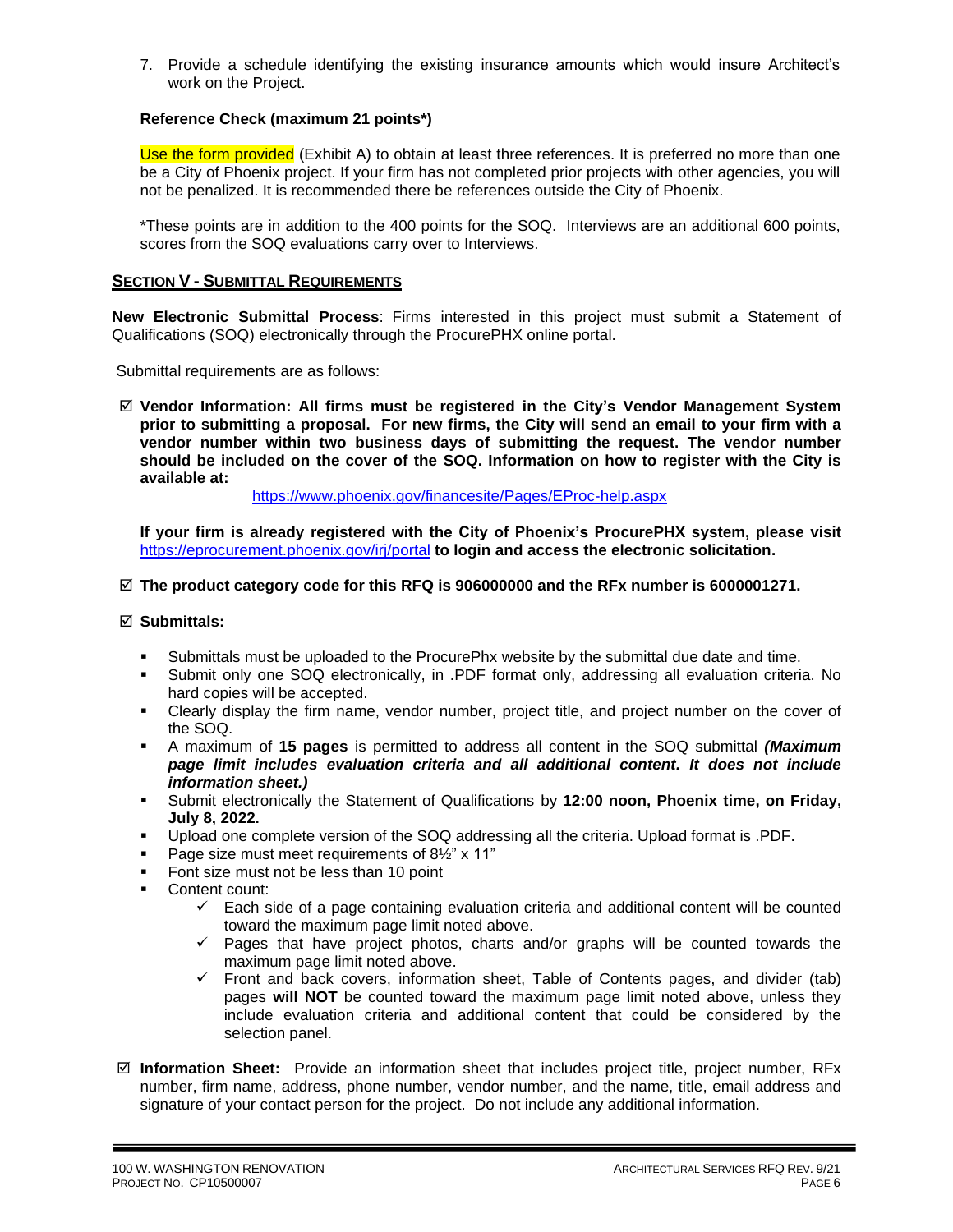- **Evaluation Criteria:** Address the SOQ evaluation criteria.
- **Additional Content:** Resumes and other information may be included (*content shall be included within the permitted maximum page limit*).

**Note: All pages exceeding the specified maximum page limit will be removed from the submittal and not considered in evaluating a submitted SOQ.**

#### **SECTION VI – GROUNDS FOR DISQUALIFICATION**

The following **will be grounds for disqualification,** and will be strictly enforced:

- Failure to submit electronically through the ProcurePHX online portal by the due date and time.
- Violating the "Contact with City Employees" policy contained in this RFQ

#### **SECTION VII - SELECTION PROCESS AND SCHEDULE**

Interested firms will submit a SOQ. The firm will be selected through a qualifications-based selection process. A selection panel will evaluate each SOQ per the criteria set forth in Section IV above.

Finalists from the SOQ evaluation will be invited to participate in detailed interviews. A letter to each finalist will contain the evaluation criteria to be used during the interview presentation. Interview evaluations to select the highest qualified firm include scores from the SOQ evaluation process. The City may conduct a due diligence review on the firm receiving the highest evaluation.

The City expects to create a final list of at least three, but not more than five firms for this project. The City will enter into negotiations with the selected firm and execute a contract upon completion of negotiation of fees, contract terms, and City Council approval.

The following tentative schedule has been prepared for this project. Firms interested in this project must be available on the dates as specified below.

| Pre-submittal meeting        | June 16, 2022          |
|------------------------------|------------------------|
| SOQ <sub>s</sub> due         | July 8, 2022           |
| Firms notified for interview | August 1, 2022         |
| Interview                    | August 18, 2022        |
| Scope Meeting                | <b>Early September</b> |

If the City is unsuccessful in negotiating a contract with the best-qualified firm, the City may then negotiate with the next most qualified firm until a contract is executed, or the City may decide to terminate the selection process. Once a contract is executed with the successful firm, the procurement is complete.

Firms on the short list for interviews for this project will be notified directly by the City. Notification to all other firms on the status of a short list for this project will be posted on the City of Phoenix's "Tabulations, Awards, and Recommendations" website:

## http://solicitations.phoenix.gov/awards

All submitting firms will be notified of selection outcome for this project. The status of a selection on this project will be posted on the City of Phoenix's "Tabulations, Awards, and Recommendations" website:

#### <http://solicitations.phoenix.gov/awards>

The selected Consultant should expect to comply with the Arizona State Statutes Title 34 and City of Phoenix Design and Construction Procurement's contract provisions.

#### **SECTION VIII – GENERAL INFORMATION**

**Citywide Capital Improvement Projects.** Consulting and contractor services supporting the City's Capital Improvement Projects are procured under the authority of the City Engineer, currently located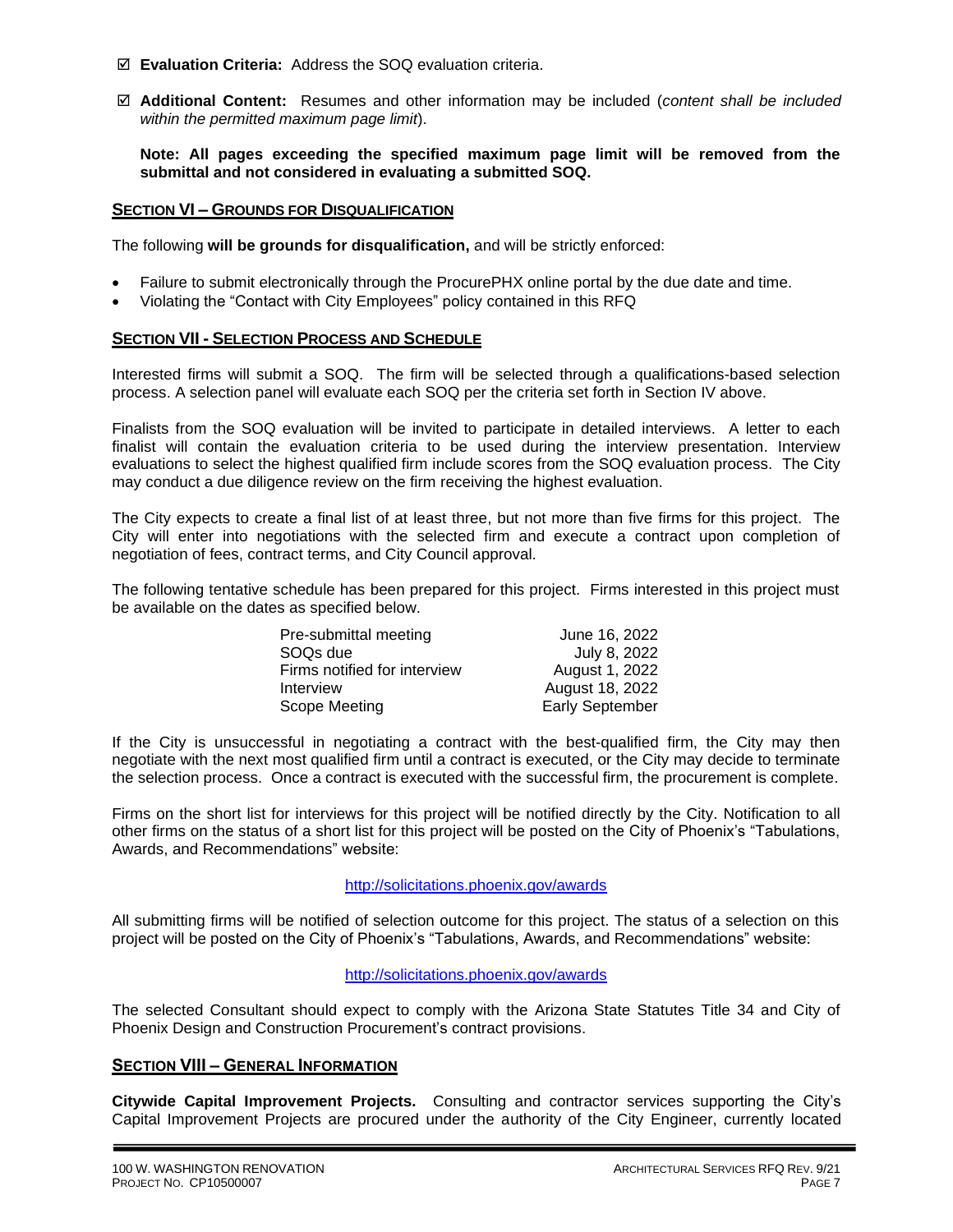within the Street Transportation Department. Design and Construction Procurement coordinates the citywide consulting and construction contracting procurement processes.

**Changes to Request for Qualifications.** *Any changes to this Request for Qualifications (RFQ) will be in the form of a Notification.* The City of Phoenix shall not be held responsible for any oral instructions. Notifications are available on both the Current Opportunities and ProcurePHX webpage.

*It shall be the responsibility of the registered RFQ holder to determine, prior to the submittal of the Statement of Qualifications, if a Notification has been issued***.** Registered RFQ holders may refer to the web page or call the Contracts Specialist (listed below) to ascertain if a Notification has been issued for this project.

**Alternate Format.** For more information or a copy of this publication in an alternate format, contact the Contracts Specialist (listed below) - Voice or TTY 711. Requests will only be honored if made within the first week of the advertising period.

**Release of Project Information.** The City shall provide the release of all public information concerning the project, including selection announcements and contract awards. Those desiring to release information to the public must receive prior written approval from the City.

**City Rights.** The City of Phoenix reserves the right to reject any or all Statements of Qualifications, to waive any informality or irregularity in any Statement of Qualifications received, and to be the sole judge of the merits of the respective Statements of Qualifications received.

**Contact with City Employees.** This policy is intended to create a level playing field for all Proposers, assure that contracts are awarded in public, and protect the integrity of the selection process. **OFFERORS THAT VIOLATE THIS POLICY WILL BE DISQUALIFIED.**

Beginning on the date the RFQ is issued and until the date the contract is awarded or the RFQ withdrawn, all persons or entities that respond to the RFQ, including their authorized employees, agents, representatives, proposed partner(s), subcontractor(s), joint venture(s), member(s), or any of their lobbyists or attorneys (collectively the Proposer), will refrain from any direct or indirect contact with any person (other than the designated Contract Specialist) who may play a part in the selection process, including members of the evaluation panel, the City Manager, Assistant City Manager, Deputy City Managers, Department heads, the Mayor and other members of the Phoenix City Council. As long as the RFQ solicitation is not discussed, Proposers may continue to conduct business with the City and discuss business that is unrelated to this RFQ solicitation with City staff.

Commencing on the date and time a solicitation is published, potential or actual proposers (including their representatives) will only discuss matters associated with the solicitation with the Mayor, any members of City Council, the City Manager, any Deputy City Manager, or any department director directly associated with the solicitation (including in each case their assigned staff, except for the designated procurement officer) at a public meeting, posted under the Arizona Revised Statutes, until the resulting contract(s) are awarded or all offers or responses are rejected and the solicitation is cancelled without any announcement by the procurement officer of the City's intent to reissue the same or a similar solicitation.

Proposers may discuss their proposal or the RFQ solicitation with the Mayor or one or more members of the Phoenix City Council, provided such meetings are scheduled through the Contract Specialist (listed below), conducted in person at 200 W. Washington, Phoenix, Arizona 85003, and are posted as open meetings with the City Clerk at least twenty-four (24) hours prior to the scheduled meetings. The City Clerk will be responsible for posting the meetings. The posted notice shall identify the participants and the subject matter, as well as invite the public to participate.

**Conflict of Interest.** The City reserves the right to disqualify any Proposer on the basis of any real or apparent conflict of interest that is disclosed by the proposal submitted or any other data available to the City. This disqualification is at the sole discretion of the City. Any Proposer submitting a proposal herein waves any right to object now or at any future time, before any body or agency, including but not limited to, the City Council of the City of Phoenix or any court.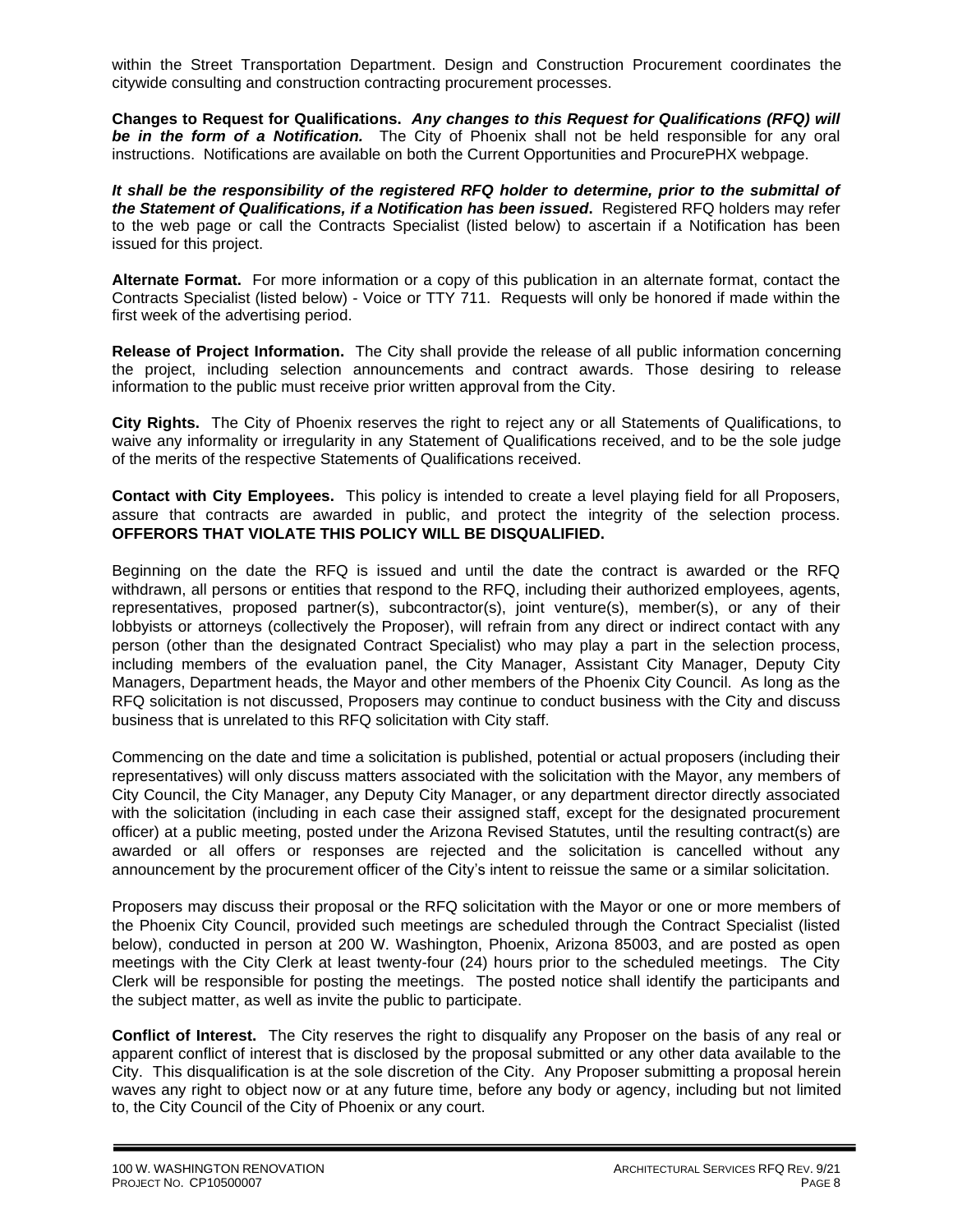**Protest Procedures.** Firms responding to disqualification or a procurement outcome are referred to the Code of the City of Phoenix Chapter 2, Article XII, Section 2-187 to 2-190.4, which governs protest procedures utilized throughout the selection process. The procedures may be reviewed through the City of Phoenix website at:

<http://www.codepublishing.com/az/phoenix/>

A copy of the Protest Policy is also available online at:

<https://www.phoenix.gov/streets/procurement-opportunities>

**Questions -** Questions pertaining to this selection process or contract issues should be directed to the Contract Specialist, Debra Russell at (602) 256-3444 or [debra.russell@phoenix.gov.](mailto:debra.russell@phoenix.gov)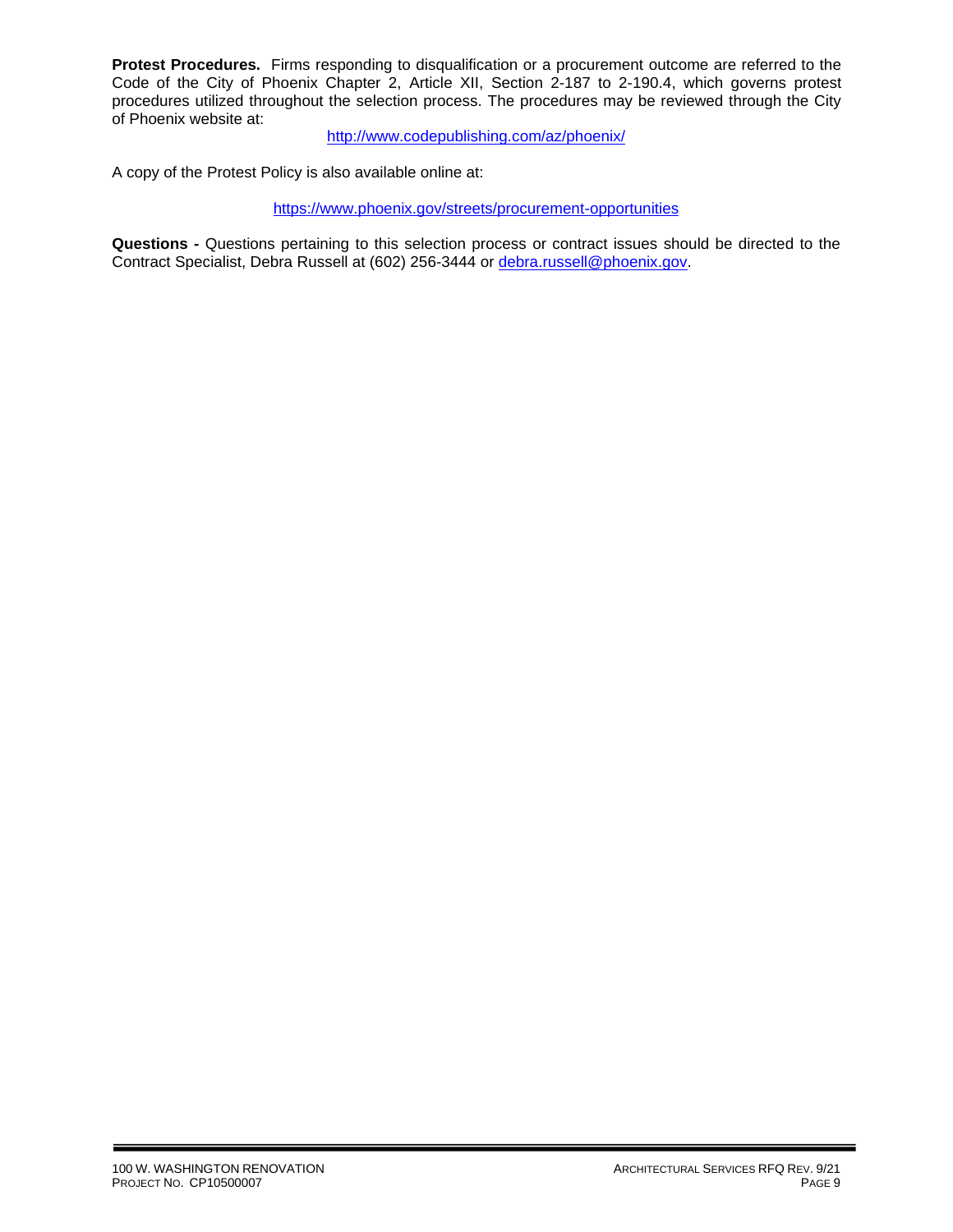### **EXHIBIT A CONSULTANT REFERENCE CHECK INSTRUCTIONS, FORM, AND SAMPLE LETTER**

**The attached Consultant Performance Evaluation Form is to be provided to the agencies or entities for which your firm has recently provided services relevant to those requested for this project. Provide the evaluation form to the Owner, or the Owner's representative directly responsible for oversight of the project to complete and submit to the email box listed below.**

**The first three references submitted will be accepted and the scores utilized as part of the evaluation process. Each reference check is worth up to 7 points for a total of up to 21 points available.**

**The form is to be completed by the agency or entity and uploaded to the (email box) at:**

**[soq.referencechecks@phoenix.gov](mailto:soq.referencechecks@phoenix.gov)**

**The procurement identifier is:**

## **6000001271**

# **Attention: Debra Russell, Contracts Specialist**

**Also attached is a sample performance evaluation cover letter that may be used when sending the reference check request.**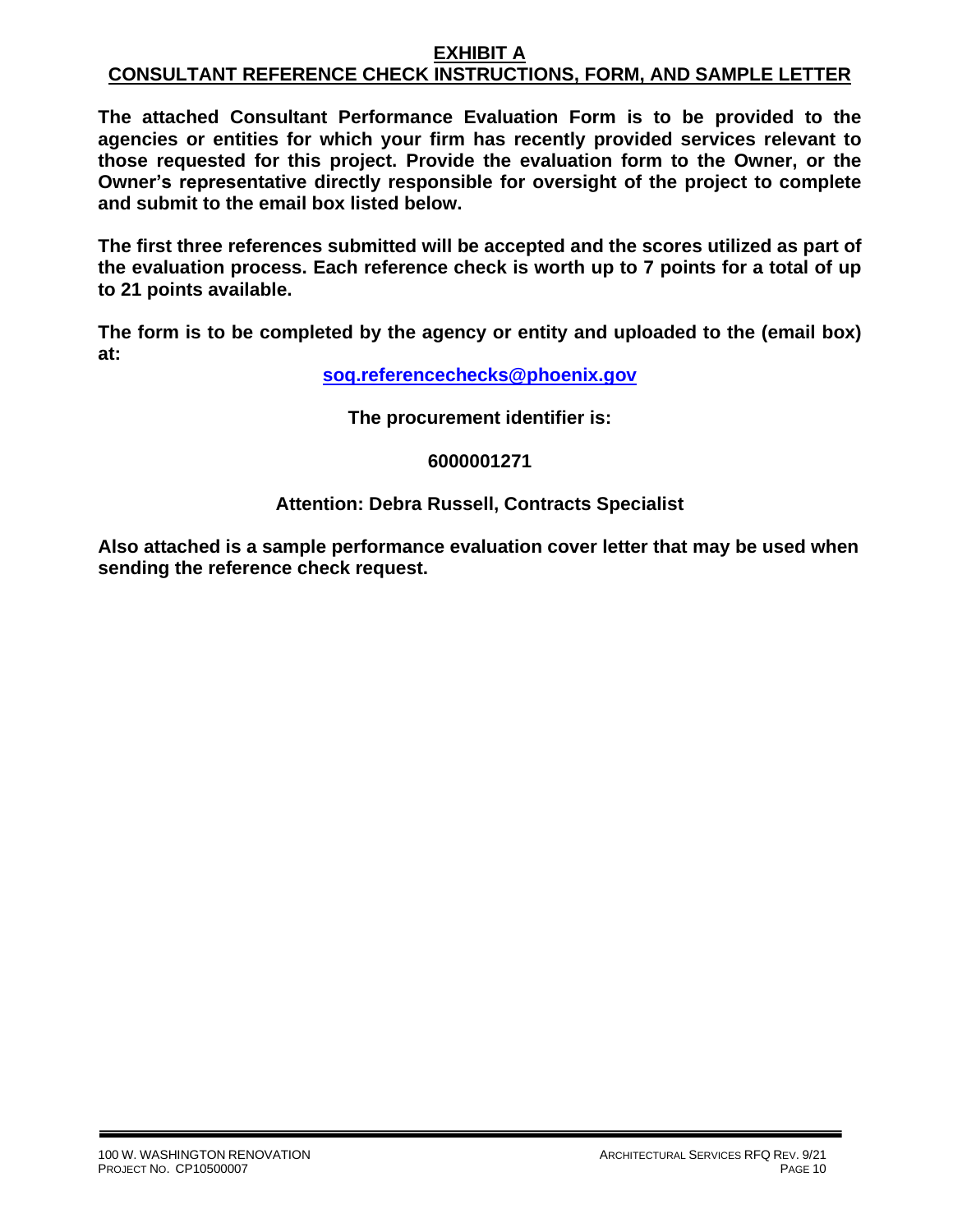# **Sample Consultant Performance Evaluation Cover Letter**

Sample Cover Letter Contact Name Address of Reference

(Your Name) is responding to a Request for Qualifications (RFQ) from the City of Phoenix Office of the City Engineer's Design and Construction Procurement section.

The City is requesting reference information related to our past performance. As a part of the response submittal process, the City is requesting performance evaluations from agencies that our firm has performed services for either in the past or is currently receiving services.

I would appreciate your cooperation in completing the attached Consultant Performance Evaluation form and return by email the completed form by 12:00 pm Phoenix time on **July 8, 2022** to [soq.referencechecks@phoenix.gov](mailto:soq.referencechecks@phoenix.gov) attention:

## **Reference in Subject Line: RFx #6000001271**

For questions:

Contracts Specialist: Debra Russell City of Phoenix, Office of the City Engineer, Design & Construction Procurement Email Address: [debra.russell@phoenix.gov](mailto:debra.russell@phoenix.gov) Telephone Number: 602-256-3444

Failure to submit the Consultant Performance Evaluation form by the above date will have a negative impact on the proposal we submit for this service. Your cooperation in submitting this form by this date is appreciated.

If you have any questions regarding this request, please contact (your name) at (your telephone number).

Sincerely,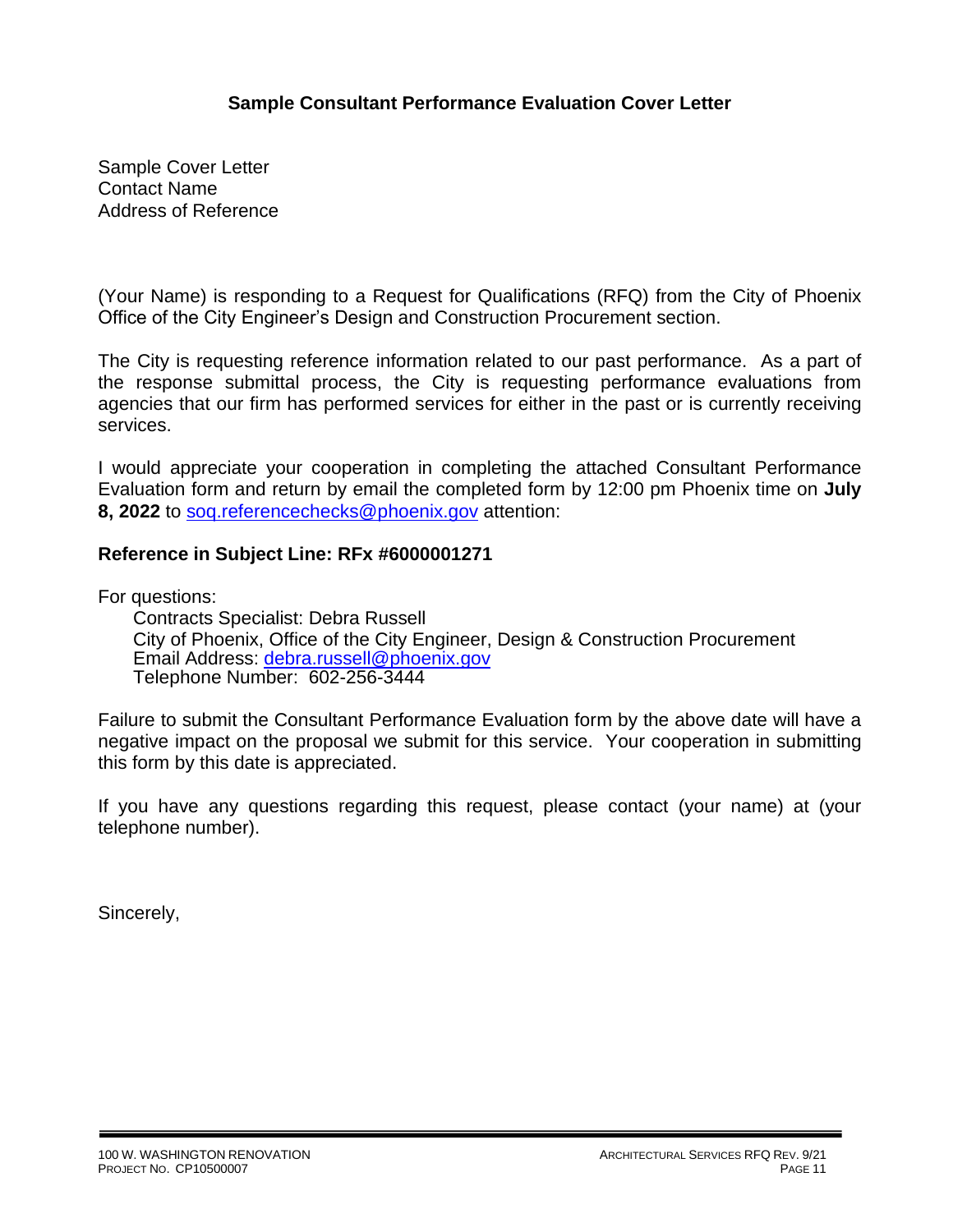## INSTRUCTIONS FOR COMPLETING CONSULTANT PERFORMANCE EVALUATION

Evaluate the consultant's contract performance in each of the rating areas listed below. On the Consultant Performance Evaluation form, circle the rating from 1 to 4 that most closely matches your evaluation of the consultant's performance. Comments are not required but appreciated. **Every rating area must be scored.** 

The Design and Construction Procurement section will use the information from this form to evaluate firms competing for contract award. **This completed form will become public record and upon request, will be released to the consultant or any other entity.**

Please submit the completed form to the address indicated on the bottom of the Consultant Performance Evaluation form. Thank you for your time and your cooperation.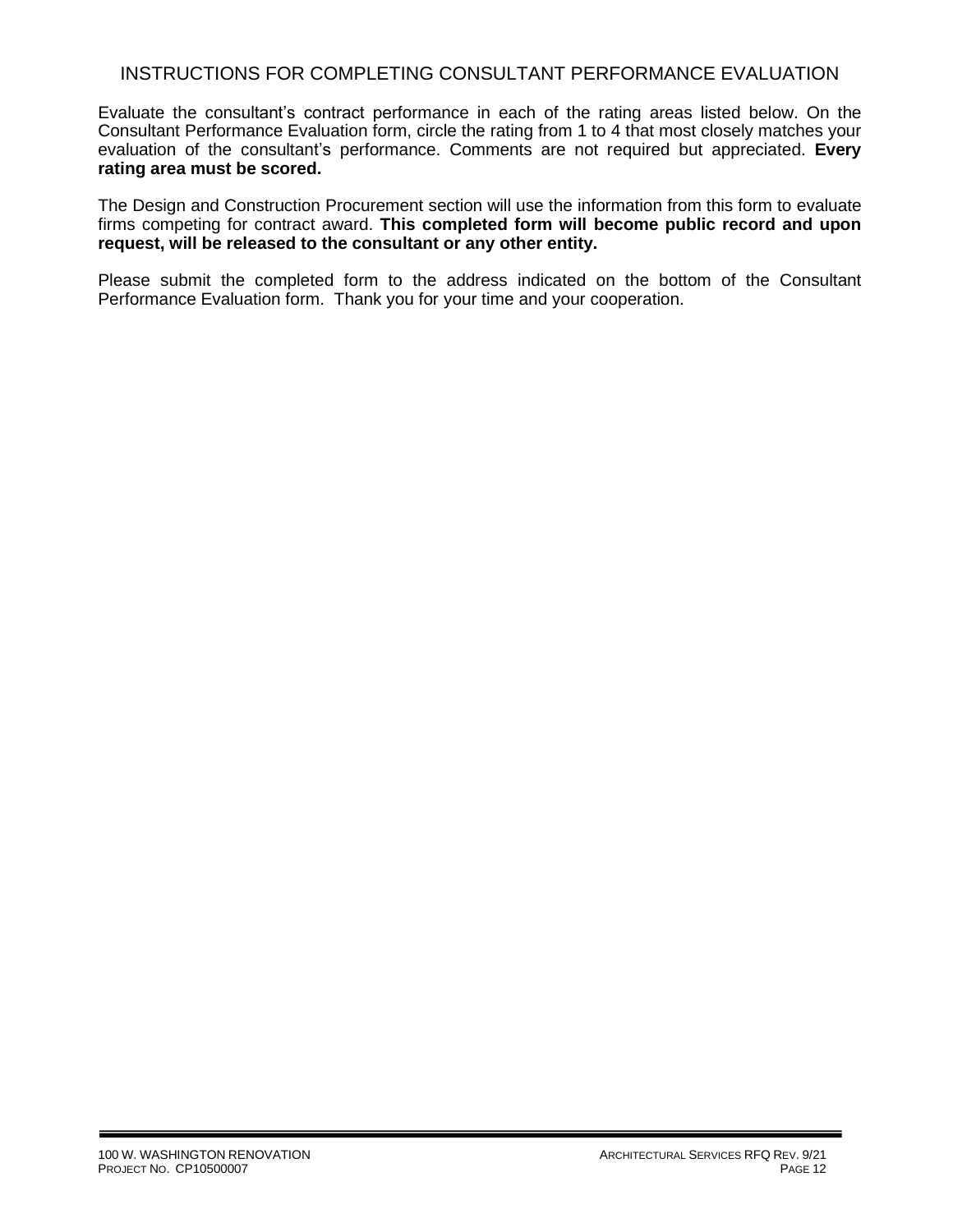# **100 W. WASHINGTON RENOVATIONS CP10500007 RFx: 6000001271**

# **CONSULTANT PERFORMANCE EVALUATION FOR \_\_\_\_\_\_\_\_\_\_\_\_\_\_\_\_\_\_**

(firm name)

**In the box below, provide the project title, contracted services provided by the firm, and start and completion date of services. This form is to be completed by the Owner, or the Owner's representative directly responsible for oversight of the project. The project services evaluated must be relevant to the services of this project. Every rating area must be scored.** 

**RATINGS: Summarize the Consultant's performance and circle the number below that corresponds to the performance rating for each category. Please see the rating scale.**

1 = Unsatisfactory (.25 pt.); 2 = Poor (.50 pt.); 3 = Good (.75 pt.); 4 = Excellent (1.0 pt.)

| <b>HOW WOULD YOU RANK THE</b><br><b>BUSINESS RELATIONSHIP</b><br>BETWEEN THE OWNER AND<br>THE FIRM?            | $\overline{4}$<br>3<br>$\overline{2}$<br>1 | Comments: |
|----------------------------------------------------------------------------------------------------------------|--------------------------------------------|-----------|
| WAS THE TEAM PRESENTED IN<br>THE PROPOSAL THE TEAM<br>THAT WORKED ON THE<br>PROJECT TO COMPLETION?             | $\overline{4}$<br>3<br>$\overline{2}$<br>1 | Comments: |
| <b>WAS STAFF PROACTIVE IN</b><br><b>SOLVING PROBLEMS THAT</b><br>MAY HAVE OCCURRED ON THE<br>PROJECT?          | $\overline{4}$<br>3<br>$\overline{2}$<br>1 | Comments: |
| <b>WAS THE CONTRACTED</b><br><b>SCOPE OF SERVICES</b><br><b>COMPLETED ON TIME AND</b><br><b>WITHIN BUDGET?</b> | $\overline{4}$<br>3<br>$\overline{2}$<br>1 | Comments: |
| HOW WOULD YOU RATE THE<br><b>QUALITY OF WORK</b><br>PERFORMED BY THIS FIRM ON<br><b>YOUR PROJECT?</b>          | $\overline{4}$<br>3<br>$\overline{2}$<br>1 | Comments: |
| DID THE FIRM RECOMMEND<br><b>EFFICIENCIES OR PROVIDE</b><br><b>INNOVATIVE IDEAS OR</b><br>SUGGESTIONS?         | $\overline{4}$<br>3<br>$\overline{2}$<br>1 | Comments: |